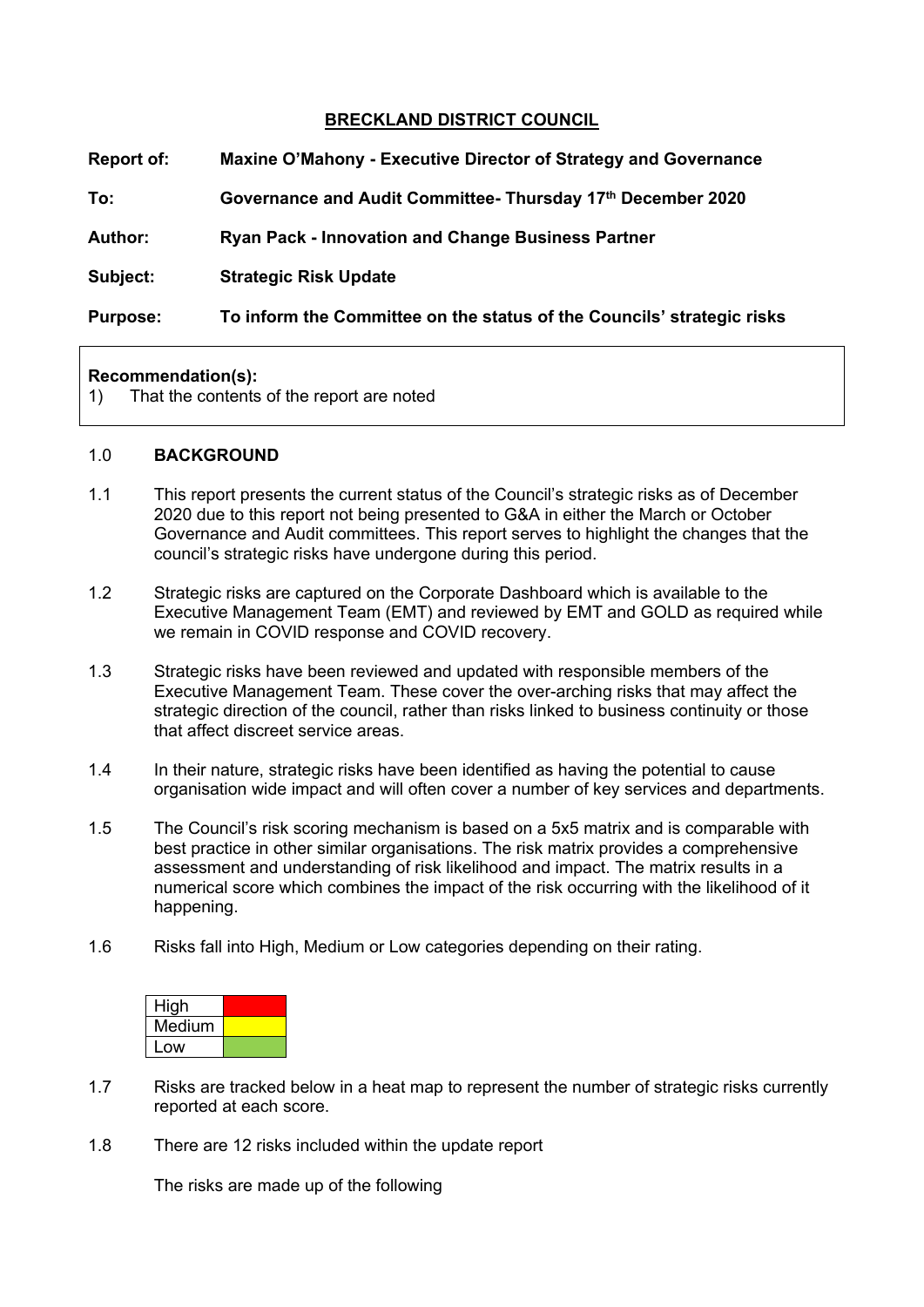| Level of identified risk | Quarter 3 19/20 | December 2020 |
|--------------------------|-----------------|---------------|
| High                     |                 |               |
| Medium                   |                 |               |
| _OW                      |                 |               |

As per the minutes of Governance and Audit in January 2020, the risk related to failure to maximise trading opportunities has now been downgraded to a operational risk. This is the only risk that has been removed from the register during this time period.

The largest strategic risk for the council is currently the impact of an epidemic/pandemic event on key council services. This risk relates to the ongoing COVID-19 pandemic and the council's ability to respond to the ongoing situation to ensure that it continues to deliver services to it's residents. As per appendix A, mitigations remain in place to allow the council to respond to the ongoing pandemic.

Notably several other risks have been affected by COVID-19 and this is reflected in changes to their risk score. These changes can mainly be seen around financial risks (Medium term financial plan not delivered, Business rates retention scheme and Failure to maximise income from investment asset portfolio) due to the economic impact and uncertainty caused by the pandemic. In these cases, the decision has been taken to raise the likelihood of the risk. It should be noted that these changes have not led to any risks moving from a medium to a high risk.

The likelihood in relation to the council's critical breach of cyber security risk has also been raised in response to increased attacks within the public sector. It should be noted that this risk has not been raised based on any specific threat to the council but to reflect the wider situation that local authorities find themselves in.

The risk in relation to emerging government policy has also been raised slightly. This is in response to the number of decisions likely to affect the council in the next twelve months, A breakdown of these can be found in appendix A.

### 2.0 **OPTIONS**

2.1 Note the contents of the report and the recommendation and do nothing.

# 3.0 **REASONS FOR RECOMMENDATION(S)**

3.1 Not applicable.

# **4.0 EXPECTED BENEFITS**

4.1 That the Committee is made aware of the Council's strategic risks and understands that they are being managed and mitigated effectively.

### **5.0 IMPLICATIONS**

### 5.1 **Carbon Footprint / Environmental Issues**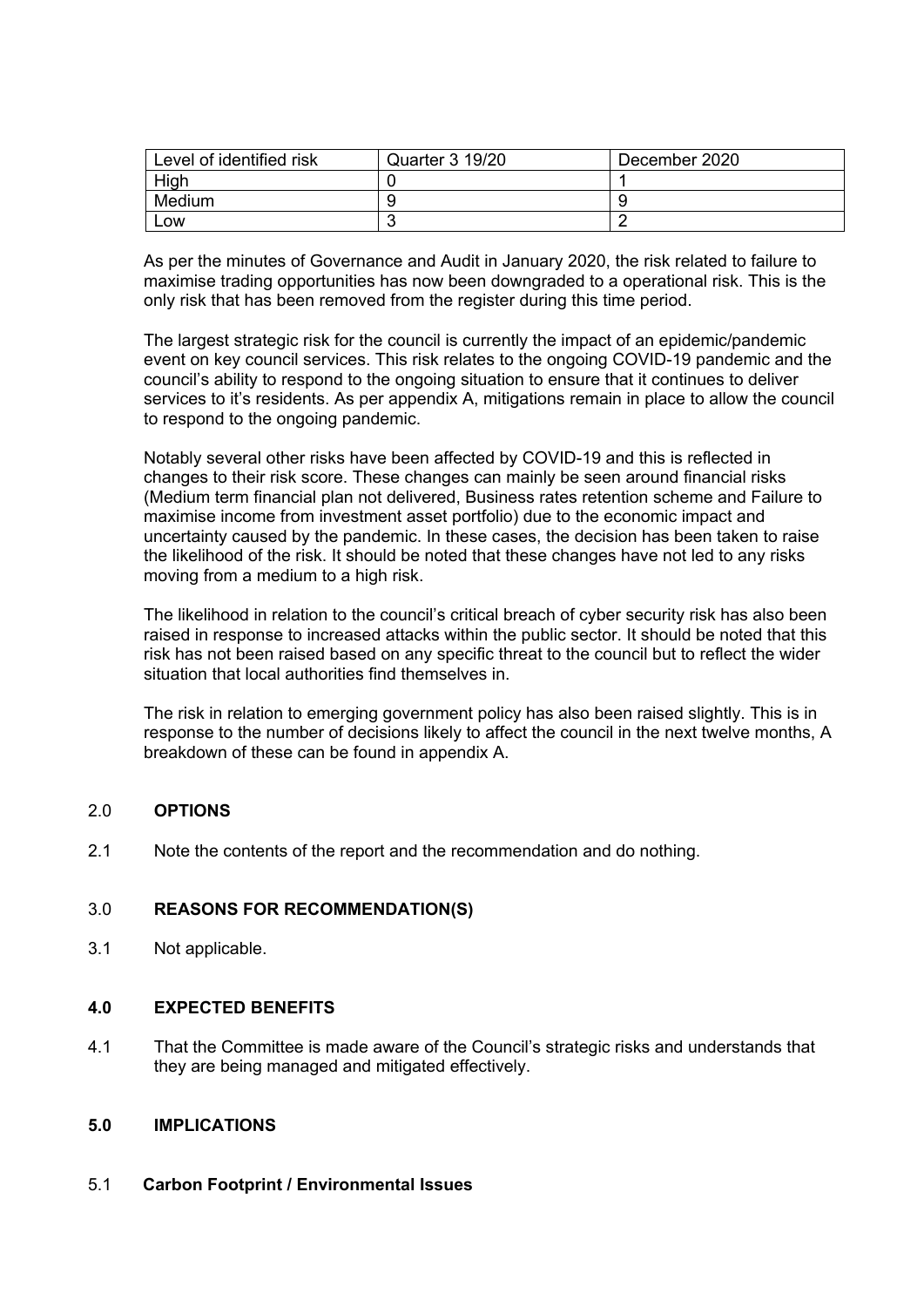5.1.1 It is the opinion of the author that there are no carbon footprint or environmental implications.

# 5.2 **Constitution & Legal**

5.2.1 It is the opinion of the author that there are no direct constitutional or legal implications.

## 5.3 **Contracts**

5.3.1 It is the opinion of the author that there are no direct contract implications.

### 5.4 **Corporate Priorities**

5.4.1 This report contains information on strategic risks relevant to the delivery of the Councils corporate priorities.

### 5.5 **Crime and Disorder**

5.5.1 It is the opinion of the author that there are no direct crime and disorder implications.

### 5.6 **Equality and Diversity / Human Rights**

5.6.1 It is the opinion of the author that there are no direct equality or human rights implications.

### 5.7 **Financial**

5.7.1 This report contains information on strategic risks relevant to the Council's budgets and financial management.

### 5.8 **Health & Wellbeing**

5.8.1 It is the opinion of the author that there are no health or wellbeing implications.

### 5.9 **Reputation**

5.9.1 Risks which come to fruition have some reputational consequences. It is the purpose of the risk management strategy to manage potential outcomes by means of control measures.

### 5.10 **Risk Management**

5.10.1 This report provides details on the Council's strategic risks.

### 5.11 **Safeguarding**

5.11.1 It is the opinion of the author that there are no direct safeguarding implications as a result of this report.

### 5.12 **Staffing**

5.12.1 This report contains information on strategic risks relevant to the delivery of the Council's corporate priorities.

### 5.13 **Stakeholders / Consultation / Timescales**

5.13.1 It is the opinion of the author that there are no direct implications arising from this report.

### 6.0 **WARDS/COMMUNITIES AFFECTED**

6.1 Non applicable

## 7.0 **ACRONYMS**

7.1 EMT: Executive Management team

Background papers:- None